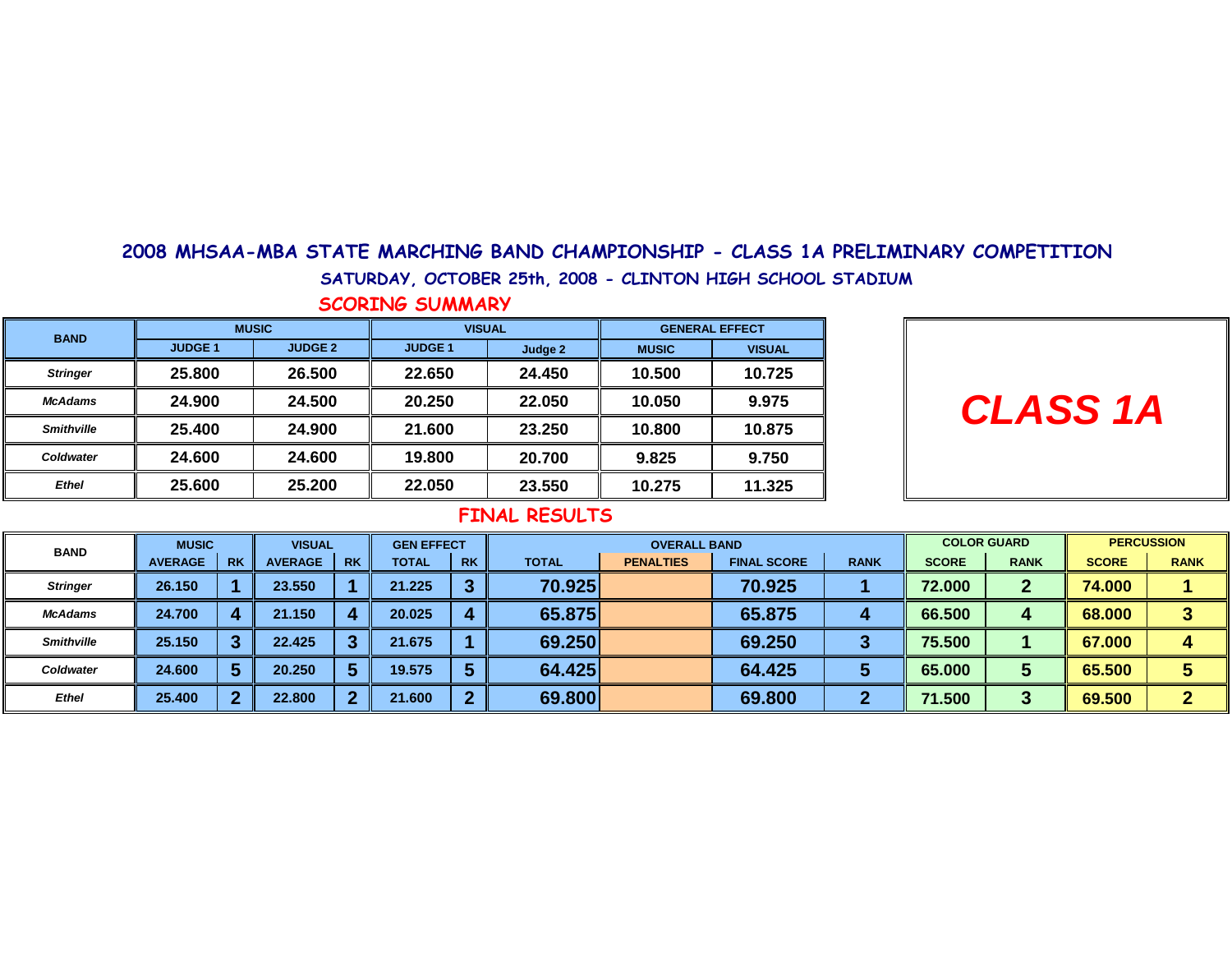# **2008 MHSAA-MBA STATE MARCHING BAND CHAMPIONSHIP - CLASS 1A PRELIMINARY COMPETITIONCLASS 1A PLACEMENTS**

|             | <b>MUSIC</b>   |                      | <b>VISUAL</b>   |          | <b>GEN EFFECT</b> |         | <b>OVERALL BAND</b> |          | <b>COLOR GUARD</b> |          | <b>PERCUSSION</b> |                      |
|-------------|----------------|----------------------|-----------------|----------|-------------------|---------|---------------------|----------|--------------------|----------|-------------------|----------------------|
| <b>RANK</b> | <b>Band</b>    | Score                | <b>Band</b>     | Score II | <b>Band</b>       | Score I | <b>Band</b>         | Score II | <b>Band</b>        | Score II | <b>Band</b>       | Score II             |
|             | Stringer       | 26.150               | <b>Stringer</b> | 23.550   | Smithville        | 21.675  | <b>Stringer</b>     | 70.925   | Smithville         | 75.500   | <b>Stringer</b>   | 74.000               |
|             | <b>Ethel</b>   | 25.400               | Ethel           | 22.800   | Ethel             | 21.600  | <b>Ethel</b>        | 69.800   | <b>Stringer</b>    | 72.000   | <b>Ethel</b>      | 69.500               |
|             | Smithville     | $\frac{1}{25.150}$   | Smithville      | 22.425   | <b>Stringer</b>   | 21.225  | Smithville          | 69.250   | <b>Ethel</b>       | 71.500II | <b>McAdams</b>    | 68.000               |
|             | <b>McAdams</b> | $\frac{1}{2}$ 24.700 | <b>McAdams</b>  | 21.150   | <b>McAdams</b>    | 20.025  | <b>McAdams</b>      | 65.875   | <b>McAdams</b>     | 66.500   | <b>Smithville</b> | $\vert 67.000 \vert$ |
|             | Coldwater      | 24.600               | Coldwater       | 20.250   | Coldwater         | 19.575  | Coldwater           | 64.425   | Coldwater          | 65.000   | Coldwater         | 65.500               |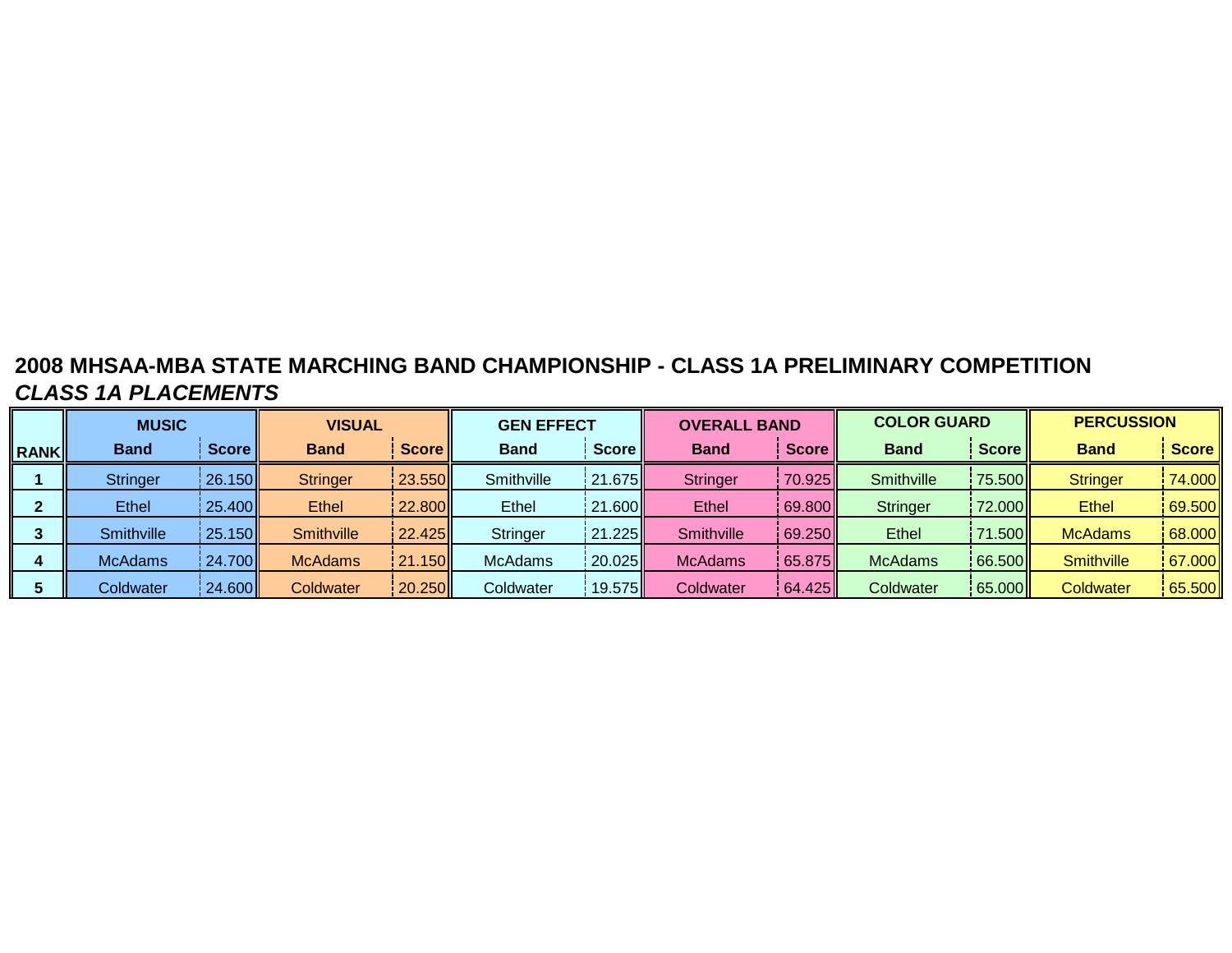# 2008 MHSAA-MBA STATE MARCHING BAND CHAMPIONSHIP - CLASS 2A PRELIMINARY COMPETITION

SATURDAY, OCTOBER 25th, 2008 - COPIAH LINCOLN COMMUNITY COLLEGE, WESSON

**C L A SS**

**2**

**A**

# SCORING SUMMARY

| <b>BAND</b>          |                | <b>MUSIC</b>   | <b>VISUAL</b>  |         |              | <b>GENERAL EFFECT</b> |  |
|----------------------|----------------|----------------|----------------|---------|--------------|-----------------------|--|
|                      | <b>JUDGE 1</b> | <b>JUDGE 2</b> | <b>JUDGE 1</b> | Judge 2 | <b>MUSIC</b> | <b>VISUAL</b>         |  |
| <b>Clarkdale</b>     | 25.500         | 27.000         | 21.150         | 21.600  | 10.200       | 9.975                 |  |
| <b>Wesson</b>        | 33.000         | 33.400         | 24.300         | 24.750  | 10.650       | 12.300                |  |
| <b>Enterprise</b>    | 29.000         | 29.500         | 22.350         | 23.100  | 10.425       | 10.275                |  |
| <b>Richton</b>       | 24.700         | 27.700         | 20.700         | 22.050  | 10.050       | 10.500                |  |
| <b>Seminary</b>      | 27.500         | 30,000         | 23.100         | 22.350  | 11.250       | 10.650                |  |
| <b>Philadelphia</b>  | 31.500         | 35.000         | 25.350         | 23.700  | 10.875       | 11.025                |  |
| <b>Baldwyn</b>       | 32.400         | 29.700         | 22.650         | 24.450  | 10.725       | 10.875                |  |
| <b>Eupora</b>        | 34.000         | 35,800         | 26.850         | 26.250  | 12.300       | 12.750                |  |
| <b>Union</b>         | 33.500         | 34.700         | 22.950         | 23.850  | 10.950       | 11.325                |  |
| <b>Scott Central</b> | 28,200         | 34.200         | 26.550         | 24.900  | 10.800       | 12.450                |  |

| <b>BAND</b>          | <b>MUSIC</b> |                | <b>VISUAL</b> |                | <b>GEN EFFECT</b> |                |              | <b>OVERALL BAND</b> |                    |              | <b>COLOR GUARD</b> |                | <b>PERCUSSION</b> |                 |
|----------------------|--------------|----------------|---------------|----------------|-------------------|----------------|--------------|---------------------|--------------------|--------------|--------------------|----------------|-------------------|-----------------|
|                      | AVERAGE      | <b>RK</b>      | AVERAGE       | <b>RK</b>      | <b>TOTAL</b>      | <b>RK</b>      | <b>TOTAL</b> | <b>PENALTIES</b>    | <b>FINAL SCORE</b> | <b>RANK</b>  | <b>SCORE</b>       | <b>RANK</b>    | <b>SCORE</b>      | <b>RANK</b>     |
| <b>Clarkdale</b>     | 26.250       | 9              | 21.375        | $9^{\circ}$    | 20.175            | 10             | 67.800       |                     | 67.800             | 10           | 69.500             | 10             | 72.000            | 9               |
| <b>Wesson</b>        | 33.200       | 4              | 24.525        | 3              | 22.950            | 3              | 80.675       |                     | 80.675             | $\mathbf{2}$ | 86.500             |                | 77.500            | 8               |
| <b>Enterprise</b>    | 29.250       |                | 22.725        | $\overline{7}$ | 20.700            | 8              | 72.675       |                     | 72.675             | 8            | 79.000             | 8              | 83.000            | 4               |
| <b>Richton</b>       | 26.200       | 10             | 21.375        | $9^{\circ}$    | 20.550            | 9              | 68.125       |                     | 68.125             | 9            | 80.000             |                | 71.000            | 10 <sup>°</sup> |
| <b>Seminary</b>      | 28.750       | 8              | 22.725        | 7              | 21.900            | 5              | 73.375       |                     | 73.375             |              | 81.000             | 6              | 80.500            | 6               |
| Philadelphia         | 33.250       | 3              | 24.525        | 3              | 21.900            | 5              | 79.675       |                     | 79.675             | 5            | 74.500             | 9              | 79.000            |                 |
| <b>Baldwyn</b>       | 31.050       | 6              | 23.550        | 5              | 21.600            | 7              | 76.200       |                     | 76.200             | 6            | 83.000             | 3              | 87.500            | $\overline{2}$  |
| <b>Eupora</b>        | 34.900       |                | 26.550        |                | 25.050            |                | 86.500       |                     | 86.500             |              | 85.000             | $\overline{2}$ | 86.000            | 3               |
| <b>Union</b>         | 34.100       | 2 <sup>1</sup> | 23.400        | $6\phantom{1}$ | 22.275            | 4              | 79.775       |                     | 79.775             | 4            | 81.500             | 5              | 82.500            | 5               |
| <b>Scott Central</b> | 31.200       | 5              | 25.725        | $\overline{2}$ | 23.250            | $\overline{2}$ | 80.175       |                     | 80.175             | 3            | 82.000             | 4              | 90.500            |                 |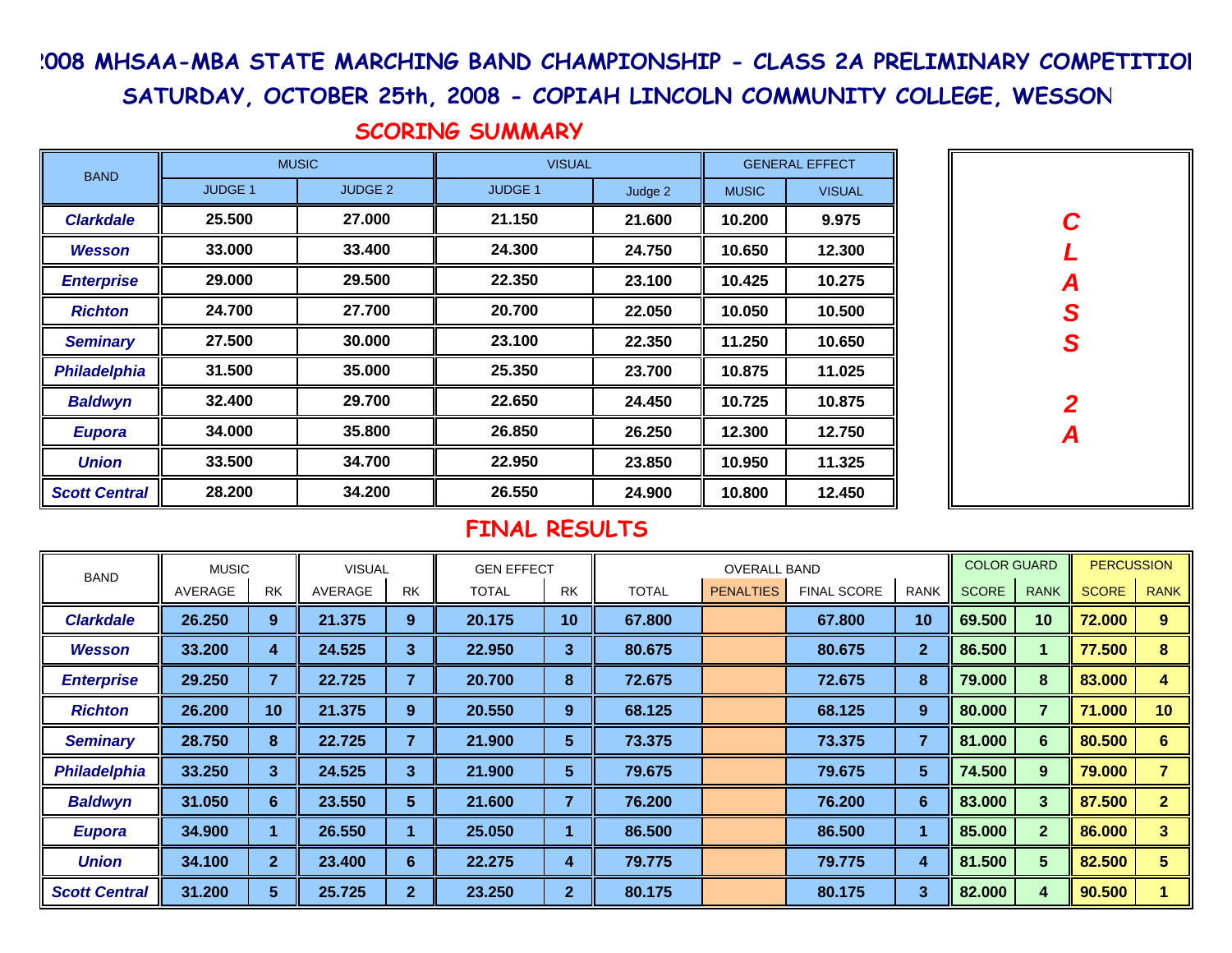# **2008 MHSAA-MBA STATE MARCHING BAND CHAMPIONSHIP - CLASS 2A PRELIMINARY COMPETITIONCLASS 2A RESULTS AND PLACEMENTS**

|             | <b>MUSIC</b>         |                  | <b>VISUAL</b>       |               | <b>GEN EFFECT</b>                             |                    | <b>OVERALL BAND</b> |                    | <b>COLOR GUARD</b>            |                  | <b>PERCUSSION</b>             |                        |
|-------------|----------------------|------------------|---------------------|---------------|-----------------------------------------------|--------------------|---------------------|--------------------|-------------------------------|------------------|-------------------------------|------------------------|
| <b>RANK</b> | <b>Band</b>          | Score            | <b>Band</b>         | Score         | <b>Band</b>                                   | Score              | <b>Band</b>         | Score              | <b>Band</b>                   | Score            | <b>Band</b>                   | Score                  |
|             | Eupora               | 34.900           | <b>Eupora</b>       | 26.550        | Eupora                                        | l 25.050 l         | <b>Eupora</b>       | l 86.500 l         | <b>Wesson</b>                 |                  | 86.500 Scott Central   90.500 |                        |
| 2.          | <b>Union</b>         | 34.100           |                     |               | Scott Central : 25.725 Scott Central : 23.250 |                    | Wesson              | <b>80.675</b>      | Eupora                        | 85.000           | <b>Baldwyn</b>                | $\vert$ 87.500         |
| 3           | Philadelphia 133.250 |                  | <b>Wesson</b>       | <b>24.525</b> | <b>Wesson</b>                                 |                    |                     |                    | <b>Baldwyn</b>                | 83.000 <b>  </b> | <b>Eupora</b>                 | $\vert 86.000 \vert$   |
| 4           | Wesson               | <b>33.200</b>    | <b>Philadelphia</b> | 24.525        | <b>Union</b>                                  | <u>  22.275   </u> | <b>Union</b>        |                    | 79.775 Scott Central   82.000 |                  | <b>Enterprise</b>             | 83.000                 |
| 5.          | Scott Central 31.200 |                  | <b>Baldwyn</b>      | 23.550        | <b>Seminary</b>                               | 21.900             | Philadelphia        | <b>79.675</b>      | <b>Union</b>                  | 81.500 <b>  </b> | <b>Union</b>                  | 82.500                 |
| 6           | <b>Baldwyn</b>       | 31.050 <b>  </b> | <b>Union</b>        | <b>23.400</b> | Philadelphia 21.900                           |                    | <b>Baldwyn</b>      | <b>76.200</b>      | <b>Seminary</b>               | 81.000           | <b>Seminary</b>               | $\vert$ 80.500 $\vert$ |
|             | <b>Enterprise</b>    | 29.250           | <b>Enterprise</b>   | <b>22.725</b> | <b>Baldwyn</b>                                | 21.600             | <b>Seminary</b>     | <b>73.375</b>      | <b>Richton</b>                | 80.000           | <b>Philadelphia</b>           | 79.000                 |
| 8           | <b>Seminary</b>      | <b>28.750</b>    | <b>Seminary</b>     | 22.725        | <b>Enterprise</b>                             | i 20.700 l         | <b>Enterprise</b>   | <b>72.675</b>      | <b>Enterprise</b>             | 79.000           | <b>Wesson</b>                 | $\vert$ 77.500 $\vert$ |
| 9           | <b>Clarkdale</b>     | 26.250           | <b>Clarkdale</b>    | <b>21.375</b> | <b>Richton</b>                                | 20.550             | <b>Richton</b>      | <u>  68.125   </u> | Philadelphia                  | 74.500           | <b>Clarkdale</b>              | $\vert$ 72.000 $\vert$ |
| 10          | <b>Richton</b>       | <b>26.200</b>    | <b>Richton</b>      | <b>21.375</b> | <b>Clarkdale</b>                              | <u>  20.175   </u> | <b>Clarkdale</b>    | i 67.800 l         | <b>Clarkdale</b>              | 69.500           | <b>Richton</b>                | 71.000                 |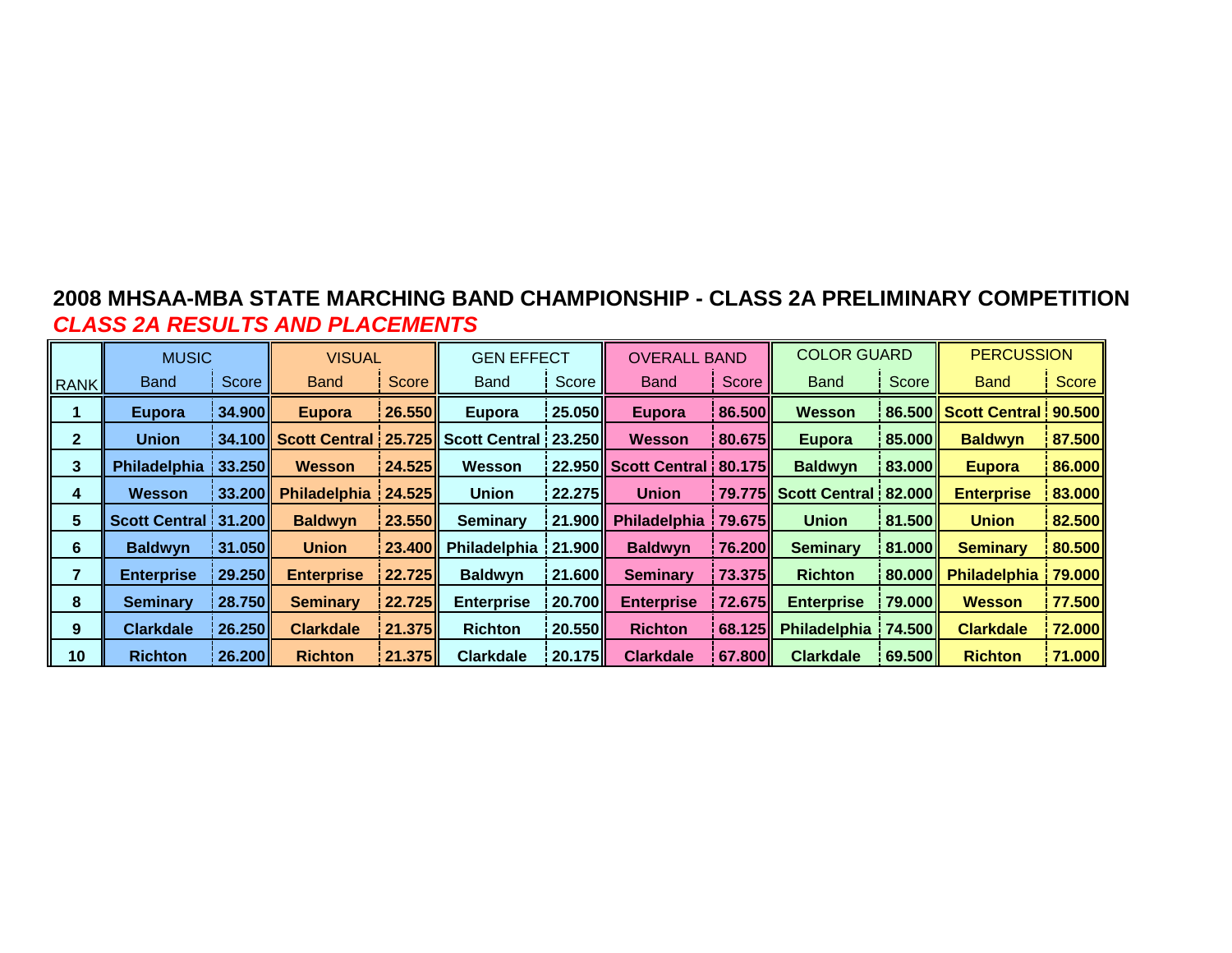## 008 MHSAA-MBA STATE MARCHING BAND CHAMPIONSHIP - CLASS 3A PRELIMINARY COMPETITIO

SATURDAY, OCTOBER 25th, 2008 - COPIAH LINCOLN COMMUNITY COLLEGE - WESSON

# SCORING SUMMARY

| <b>BAND</b>            |                | <b>MUSIC</b>       | <b>VISUAL</b>  |         |              | <b>GENERAL EFFECT</b> |
|------------------------|----------------|--------------------|----------------|---------|--------------|-----------------------|
|                        | <b>JUDGE 1</b> | JUDGE <sub>2</sub> | <b>JUDGE 1</b> | Judge 2 | <b>MUSIC</b> | <b>VISUAL</b>         |
| <b>Choctaw Central</b> | 29.500         | 28,500             | 26.100         | 21.900  | 11.100       | 11.775                |
| Lewisburg              | 34.700         | 36.500             | 27.750         | 25.500  | 13.650       | 13.500                |
| <b>Booneville</b>      | 33.300         | 34.700             | 26.550         | 23.250  | 12.450       | 13.125                |
| Kossuth                | 28,300         | 29,000             | 23.250         | 22.050  | 11.850       | 11.400                |
| <b>Ripley</b>          | 32.000         | 33.500             | 25.500         | 22.950  | 12.150       | 13.200                |
| <b>Purvis</b>          | 35,000         | 35.400             | 26.250         | 27,000  | 13.050       | 13.050                |
| <b>North Pike</b>      | 31.100         | 32.200             | 24.300         | 22.500  | 12.750       | 12.150                |
| Louisville             | 30.600         | 28,700             | 24.600         | 24.450  | 11.925       | 11.700                |
| Columbia               | 34.600         | 35,600             | 25,200         | 23.700  | 13.800       | 14.100                |
| <b>Magee</b>           | 30.200         | 28,900             | 22.650         | 21.150  | 12.300       | 11.475                |



| <b>BAND</b>            | <b>MUSIC</b> |              | <b>VISUAL</b> |                         | <b>GEN EFFECT</b> |                |              | <b>OVERALL BAND</b> |                    |                | <b>COLOR GUARD</b> |              | <b>PERCUSSION</b> |              |
|------------------------|--------------|--------------|---------------|-------------------------|-------------------|----------------|--------------|---------------------|--------------------|----------------|--------------------|--------------|-------------------|--------------|
|                        | AVERAGE      | <b>RK</b>    | AVERAGE       | <b>RK</b>               | <b>TOTAL</b>      | <b>RK</b>      | <b>TOTAL</b> | <b>PENALTIES</b>    | <b>FINAL SCORE</b> | <b>RANK</b>    | <b>SCORE</b>       | <b>RANK</b>  | <b>SCORE</b>      | <b>RANK</b>  |
| <b>Choctaw Central</b> | 29.000       | 9            | 24.000        | $\overline{\mathbf{7}}$ | 22.875            | 10             | 75.875       |                     | 75.875             | 8              | 80.500             | 8            | 84.500            | 4            |
| Lewisburg              | 35.600       |              | 26.625        |                         | 27.150            | $\overline{2}$ | 89.375       |                     | 89.375             |                | 88.500             | $\mathbf{2}$ | 87.500            | $\mathbf{2}$ |
| <b>Booneville</b>      | 34,000       | 4            | 24.900        | 3                       | 25.575            | 4              | 84.475       |                     | 84.475             | 4              | 89.500             |              | 80.500            | 6            |
| <b>Kossuth</b>         | 28.650       | 10           | 22.650        | 9                       | 23.250            | 9              | 74.550       |                     | 74.550             | 10             | 79.500             | 10           | 76.500            | 8            |
| <b>Ripley</b>          | 32.750       | 5            | 24.225        | 6                       | 25.350            | 5              | 82.325       |                     | 82.325             | 5              | 85.500             | 5            | 82.500            | 5            |
| <b>Purvis</b>          | 35.200       | $\mathbf{2}$ | 26.625        |                         | 26.100            | 3              | 87.925       |                     | 87.925             | $\overline{2}$ | 87.000             | 3            | 91.500            |              |
| <b>North Pike</b>      | 31.650       | 6            | 23.400        | 8                       | 24.900            | 6              | 79.950       |                     | 79.950             | 6              | 84.000             | 7            | 79.500            |              |
| Louisville             | 29.650       |              | 24.525        | 4                       | 23.625            | 8              | 77.800       |                     | 77.800             | $\overline{ }$ | 80.000             | 9            | 74.000            | 9            |
| Columbia               | 35.100       | 3            | 24.450        | 5                       | 27.900            |                | 87.450       |                     | 87.450             | 3              | 86.000             | 4            | 85.500            | 3            |
| <b>Magee</b>           | 29.550       | 8            | 21.900        | 10                      | 23.775            |                | 75.225       |                     | 75.225             | 9              | 85.000             | 6            | 73.000            | 10           |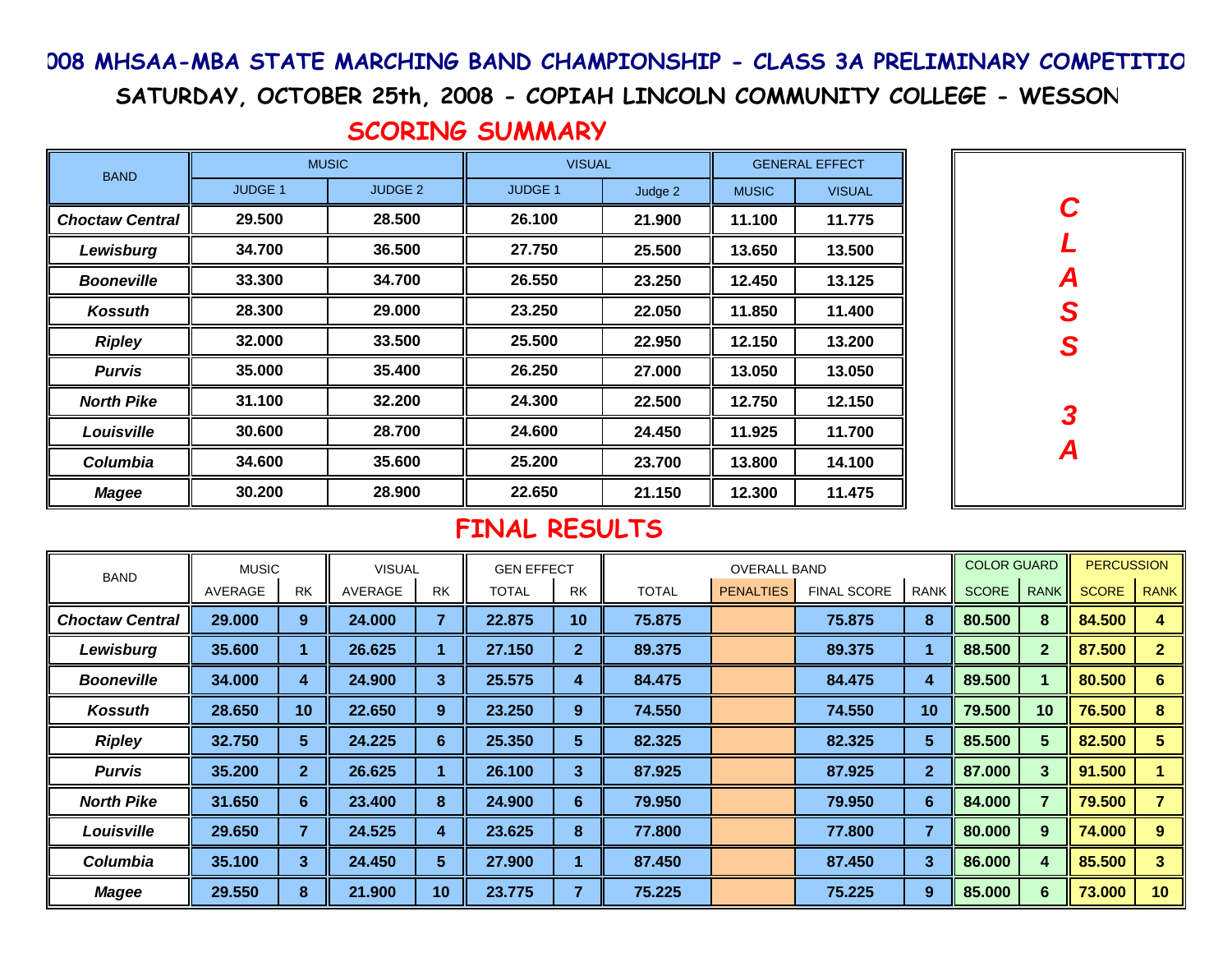# **2008 MHSAA-MBA STATE MARCHING BAND CHAMPIONSHIP - CLASS 3A PRELIMINARY COMPETITIONClass 3A Preliminary Results and Placements**

|             | <b>MUSIC</b>              |        | <b>VISUAL</b>          |              | <b>GEN EFFECT</b>         |        | <b>OVERALL BAND</b>     |        | <b>COLOR GUARD</b> |        | <b>PERCUSSION</b>      |              |
|-------------|---------------------------|--------|------------------------|--------------|---------------------------|--------|-------------------------|--------|--------------------|--------|------------------------|--------------|
| <b>RANK</b> | <b>Band</b>               | Score  | <b>Band</b>            | <b>Score</b> | <b>Band</b>               | Score  | Band                    | Score  | <b>Band</b>        | Score  | <b>Band</b>            | <b>Score</b> |
|             | Lewisburg                 | 35.600 | <b>Lewisburg</b>       | 26.625       | <b>Columbia</b>           | 27.900 | Lewisburg               | 89.375 | <b>Booneville</b>  | 89.500 | <b>Purvis</b>          | 91.500       |
|             | <b>Purvis</b>             | 35.200 | <b>Purvis</b>          | 26.625       | Lewisburg                 | 27.150 | <b>Purvis</b>           | 87.925 | Lewisburg          | 88.500 | <b>Lewisburg</b>       | 87.500       |
| 3           | <b>Columbia</b>           | 35.100 | <b>Booneville</b>      | 24,900       | <b>Purvis</b>             | 26.100 | Columbia                | 87.450 | <b>Purvis</b>      | 87,000 | <b>Columbia</b>        | 85.500       |
| 4           | <b>Booneville</b>         | 34,000 | <b>Louisville</b>      | 24.525       | <b>Booneville</b>         | 25.575 | <b>Booneville</b>       | 84.475 | <b>Columbia</b>    | 86,000 | <b>Choctaw Central</b> | 84.500       |
| 5           | <b>Ripley</b>             | 32.750 | <b>Columbia</b>        | 24.450       | <b>Ripley</b>             | 25.350 | <b>Ripley</b>           | 82.325 | <b>Ripley</b>      | 85.500 | <b>Ripley</b>          | 82.500       |
| 6           | <b>North Pike</b>         | 31.650 | <b>Ripley</b>          | 24.225       | <b>North Pike</b>         | 24.900 | <b>North Pike</b>       | 79.950 | <b>Magee</b>       | 85.000 | <b>Booneville</b>      | 80.500       |
|             | Louisville                | 29.650 | <b>Choctaw Central</b> | 24.000       | <b>Magee</b>              | 23.775 | Louisville              | 77.800 | <b>North Pike</b>  | 84.000 | <b>North Pike</b>      | 79.500       |
| 8           | <b>Magee</b>              | 29.550 | <b>North Pike</b>      | 23.400       | Louisville                | 23.625 | <b>Choctaw Centrall</b> | 75.875 | IChoctaw Centrali  | 80,500 | <b>Kossuth</b>         | 76.500       |
| 9           | <b>I</b> Choctaw Central! | 29,000 | <b>Kossuth</b>         | 22.650       | Kossuth                   | 23.250 | <b>Magee</b>            | 75.225 | Louisville         | 80.000 | <b>Louisville</b>      | 74.000       |
| 10          | <b>Kossuth</b>            | 28.650 | <b>Magee</b>           | 21.900       | <b>I</b> IChoctaw Central | 22,875 | <b>Kossuth</b>          | 74.550 | <b>Kossuth</b>     | 79.500 | <b>Magee</b>           | 73.000       |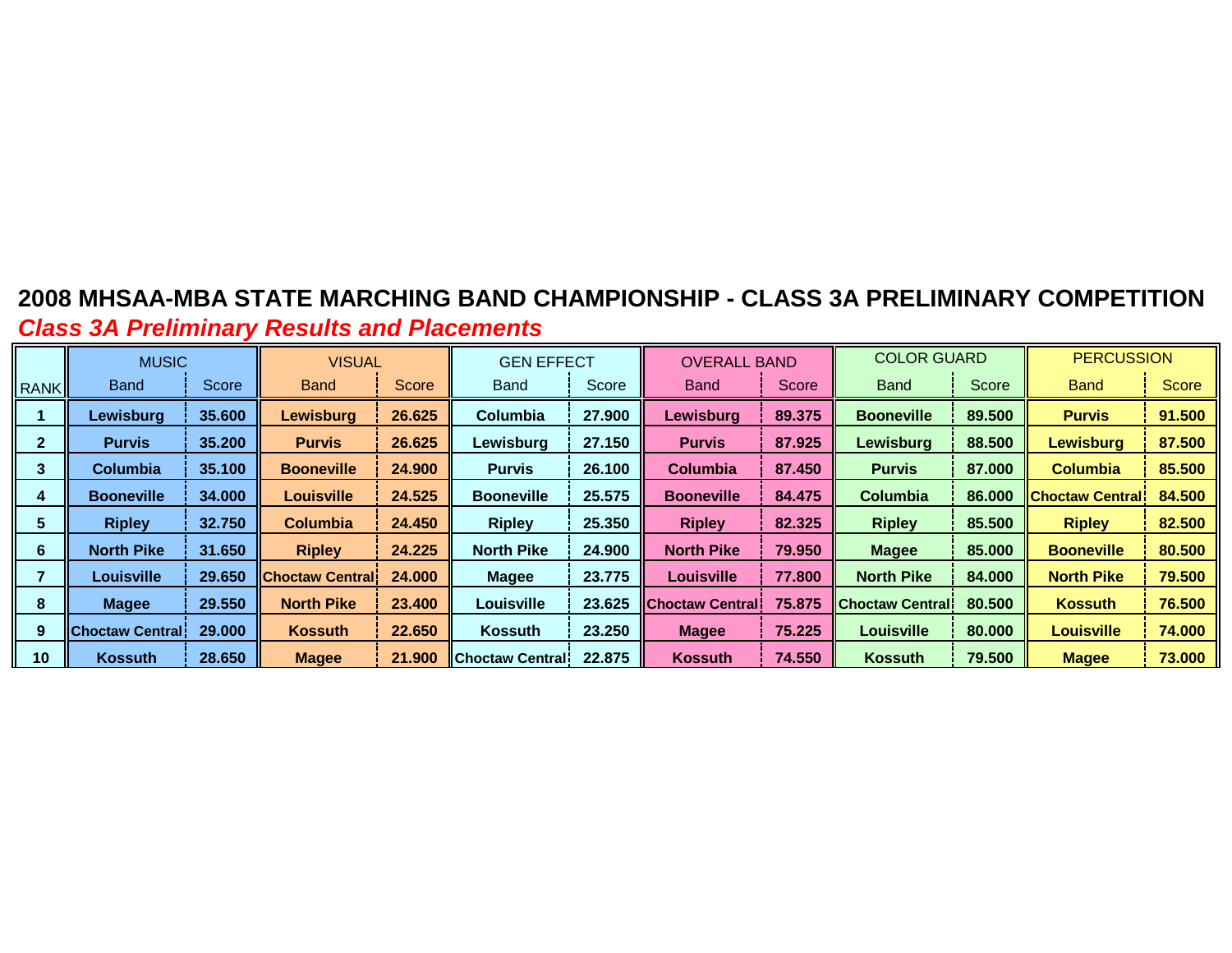### 2008 MHSAA-MBA STATE MARCHING BAND CHAMPIONSHIP - CLASS 4A PRELIMINARY COMPETITION

SATURDAY, OCTOBER 25th, 2008 - PEARL HIGH SCHOOL STADIUM

SCORING SUMMARY

| <b>BAND</b>            | <b>MUSIC</b>   |                | <b>VISUAL</b> |         |              | <b>GENERAL EFFECT</b> |
|------------------------|----------------|----------------|---------------|---------|--------------|-----------------------|
|                        | <b>JUDGE 1</b> | <b>JUDGE 2</b> | <b>JUDGE1</b> | Judge 2 | <b>MUSIC</b> | <b>VISUAL</b>         |
| <b>Bay High School</b> | 28.000         | 27.700         | 21.600        | 22,350  | 10.875       | 10.800                |
| Quitman                | 31.000         | 28.300         | 23.400        | 24.600  | 11.175       | 12.375                |
| Kosciusko              | 30.500         | 33.500         | 25.500        | 24.000  | 11.775       | 11.850                |
| Ridgeland              | 37.000         | 33,900         | 24.600        | 25.800  | 13.200       | 13.425                |
| <b>South Jones</b>     | 33.500         | 28.700         | 23.850        | 25.050  | 12.900       | 12.150                |
| <b>Saltillo</b>        | 31.300         | 29.100         | 22.200        | 23.400  | 11.625       | 11.400                |
| <b>New Albany</b>      | 28.500         | 26.400         | 21.900        | 22.650  | 11.400       | 10.950                |
| <b>Center Hill</b>     | 30.100         | 32.000         | 21.300        | 26.400  | 11.100       | 12.675                |
| <b>Long Beach</b>      | 32.000         | 32.400         | 26.700        | 25.500  | 12.525       | 12.525                |
| <b>Pontotoc</b>        | 34.400         | 32,900         | 23.550        | 27.150  | 13.425       | 13.275                |
| <b>West Jones</b>      | 25.500         | 27.200         | 21.000        | 21.450  | 10.650       | 10.275                |
| Hernando               | 26.300         | 28.900         | 21.075        | 26.100  | 11.475       | 11.325                |
| <b>Stone</b>           | 30.800         | 26.700         | 26.100        | 26.700  | 10.500       | 13.050                |
| Itawamba               | 35.700         | 32.700         | 24.375        | 25.350  | 11.550       | 11.250                |
| <b>Wayne County</b>    | 33.700         | 28.400         | 25.050        | 24.300  | 11.325       | 12.600                |
| Pearl                  | 36.400         | 34.000         | 25.575        | 26.250  | 13.275       | 13.200                |



| <b>BAND</b>            | <b>MUSIC</b>   |                 | <b>VISUAL</b>  |              | <b>GEN EFFECT</b> |                |              | <b>OVERALL BAND</b> |                    |                |              | <b>COLOR GUARD</b> |              | <b>PERCUSSION</b> |
|------------------------|----------------|-----------------|----------------|--------------|-------------------|----------------|--------------|---------------------|--------------------|----------------|--------------|--------------------|--------------|-------------------|
|                        | <b>AVERAGE</b> | <b>RK</b>       | <b>AVERAGE</b> | <b>RK</b>    | <b>TOTAL</b>      | <b>RK</b>      | <b>TOTAL</b> | <b>PENALTIES</b>    | <b>FINAL SCORE</b> | <b>RANK</b>    | <b>SCORE</b> | <b>RANK</b>        | <b>SCORE</b> | <b>RANK</b>       |
| <b>Bay High School</b> | 27.850         | 13              | 21.975         | 15           | 21.675            | 15             | 71.500       |                     | 71.500             | 15             | 73.000       | 15                 | 77.500       | 9                 |
| Quitman                | 29.650         | 11              | 24.000         | 10           | 23.550            | 9              | 77.200       |                     | 77.200             | 11             | 87.000       | 8                  | 81.000       | $\overline{7}$    |
| Kosciusko              | 32.000         | 6               | 24.750         | 7            | 23.625            | 8              | 80.375       |                     | 80.375             | 7              | 82.500       | 11                 | 84.000       | 4                 |
| Ridgeland              | 35.450         |                 | 25.200         | 5.           | 26.625            | $\overline{2}$ | 87.275       |                     | 87.275             | $\mathbf{2}$   | 90.500       | 3                  | 87.000       | $\overline{2}$    |
| <b>South Jones</b>     | 31.100         | $\overline{7}$  | 24.450         | 9            | 25.050            | 4              | 80.600       |                     | 80.600             | $6\phantom{1}$ | 89.000       | $6\phantom{1}$     | 82,000       | 6 <sup>1</sup>    |
| <b>Saltillo</b>        | 30.200         | 10 <sub>1</sub> | 22.800         | 13           | 23.025            | 11             | 76.025       |                     | 76.025             | 12             | 71.500       | 16                 | 76.000       | 11                |
| <b>New Albany</b>      | 27.450         | 15              | 22.275         | 14           | 22.350            | 14             | 72.075       |                     | 72.075             | 14             | 76.500       | 13                 | 71.500       | 14                |
| <b>Center Hill</b>     | 31.050         | 9               | 23.850         | 11           | 23.775            | $\overline{7}$ | 78.675       |                     | 78.675             | 10             | 90.000       | 4                  | 71.000       | 15                |
| <b>Long Beach</b>      | 32.200         | $5\phantom{.0}$ | 26.100         | $\mathbf{2}$ | 25.050            | 4              | 83.350       |                     | 83.350             | 4              | 86.500       | 9                  | 74.500       | 12                |
| <b>Pontotoc</b>        | 33.650         | 4               | 25.350         | 4            | 26.700            |                | 85.700       |                     | 85.700             | 3              | 91.500       | $\overline{2}$     | 84.500       | 3 <sup>5</sup>    |
| <b>West Jones</b>      | 26.350         | 16              | 21.225         | 16           | 20.925            | 16             | 68.500       |                     | 68.500             | 16             | 74.500       | 14                 | 73.000       | 13                |
| Hernando               | 27.600         | 14              | 23.588         | 12           | 22.800            | 12             | 73.988       |                     | 73.988             | 13             | 85.000       | 10                 | 82.500       | 5 <sup>5</sup>    |
| Stone                  | 28.750         | 12              | 26.400         |              | 23.550            | 9              | 78.700       |                     | 78.700             | 9              | 89.500       | 5                  | 68.000       | 16                |
| Itawamba               | 34.200         | 3 <sup>2</sup>  | 24.863         | 6            | 22.800            | 12             | 81.863       |                     | 81.863             | 5              | 82.000       | 12                 | 80,000       | 8                 |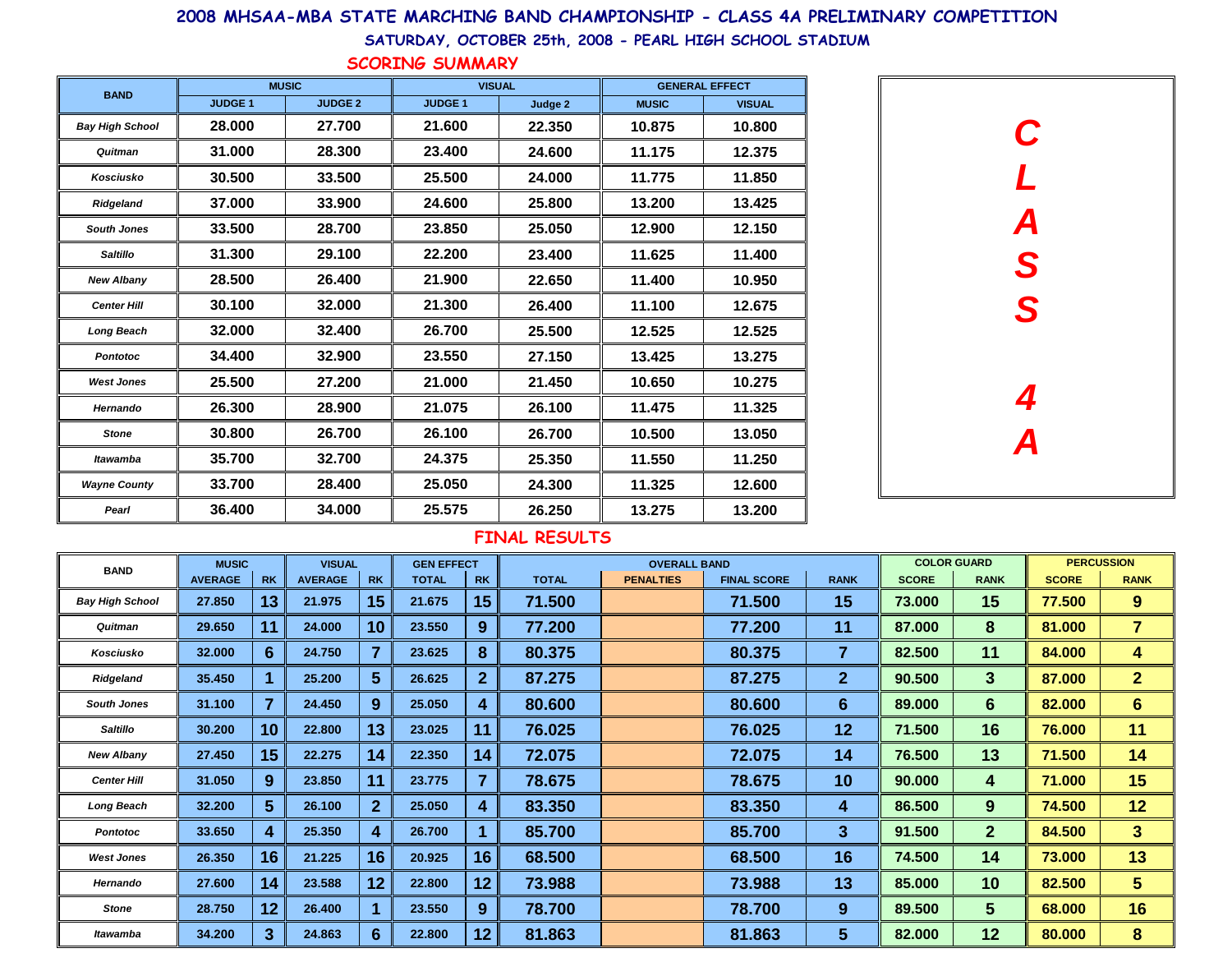### **2008 MHSAA-MBA STATE MARCHING BAND CHAMPIONSHIP - CLASS 4A PRELIMINARY COMPETITIONCLASS 4A RESULTS AND PLACEMENTS**

|                | <b>MUSIC</b>           |              | <b>VISUAL</b>       |        | <b>GEN EFFECT</b>      |              | <b>OVERALL BAND</b>    |              | <b>COLOR GUARD</b>     |              | <b>PERCUSSION</b>      |              |
|----------------|------------------------|--------------|---------------------|--------|------------------------|--------------|------------------------|--------------|------------------------|--------------|------------------------|--------------|
| <b>RANK</b>    | <b>Band</b>            | <b>Score</b> | <b>Band</b>         | Score  | <b>Band</b>            | <b>Score</b> | <b>Band</b>            | <b>Score</b> | <b>Band</b>            | <b>Score</b> | <b>Band</b>            | <b>Score</b> |
|                | Ridgeland              | 35.450       | <b>Stone</b>        | 26.400 | Pontotoc               | 26.700       | Pearl                  | 87.588       | Pearl                  | 92.000       | Pearl                  | 87.500       |
| $\mathbf{2}$   | Pearl                  | 35.200       | Long Beach          | 26.100 | Ridgeland              | 26.625       | Ridgeland              | 87.275       | Pontotoc               | 91.500       | Ridgeland              | 87.000       |
| 3              | Itawamba               | 34.200       | Pearl               | 25.913 | Pearl                  | 26.475       | Pontotoc               | 85.700       | Ridgeland              | 90.500       | <b>Pontotoc</b>        | 84.500       |
| 4              | Pontotoc               | 33.650       | <b>Pontotoc</b>     | 25.350 | South Jones            | 25.050       | Long Beach             | 83.350       | <b>Center Hill</b>     | 90.000       | Kosciusko              | 84.000       |
| 5              | Long Beach             | 32.200       | Ridgeland           | 25.200 | Long Beach             | 25.050       | Itawamba               | 81.863       | <b>Stone</b>           | 89.500       | Hernando               | 82.500       |
| 6              | Kosciusko              | 32.000       | Itawamba            | 24.863 | <b>Wayne County</b>    | 23.925       | South Jones            | 80.600       | South Jones            | 89.000       | <b>South Jones</b>     | 82.000       |
| $\overline{7}$ | South Jones            | 31.100       | Kosciusko           | 24.750 | Center Hill            | 23.775       | Kosciusko              | 80.375       | <b>Wayne County</b>    | 88.000       | Quitman                | 81.000       |
| 8              | <b>Wayne County</b>    | 31.050       | <b>Wayne County</b> | 24.675 | Kosciusko              | 23.625       | <b>Wayne County</b>    | 79.650       | Quitman                | 87.000       | <b>Itawamba</b>        | 80.000       |
| 9              | Center Hill            | 31.050       | South Jones         | 24.450 | Quitman                | 23.550       | Stone                  | 78.700       | Long Beach             | 86.500       | <b>Bay High School</b> | 77.500       |
| 10             | Saltillo               | 30.200       | Quitman             | 24.000 | <b>Stone</b>           | 23.550       | <b>Center Hill</b>     | 78.675       | Hernando               | 85.000       | <b>Wayne County</b>    | 76.500       |
| 11             | Quitman                | 29.650       | <b>Center Hill</b>  | 23.850 | Saltillo               | 23.025       | Quitman                | 77.200       | Kosciusko              | 82.500       | <b>Saltillo</b>        | 76.000       |
| 12             | <b>Stone</b>           | 28.750       | Hernando            | 23.588 | Hernando               | 22.800       | Saltillo               | 76.025       | Itawamba               | 82.000       | Long Beach             | 74.500       |
| 13             | <b>Bay High School</b> | 27.850       | <b>Saltillo</b>     | 22.800 | Itawamba               | 22.800       | Hernando               | 73.988       | New Albany             | 76.500       | <b>West Jones</b>      | 73.000       |
| 14             | Hernando               | 27.600       | New Albany          | 22.275 | New Albany             | 22.350       | <b>New Albany</b>      | 72.075       | West Jones             | 74.500       | <b>New Albany</b>      | 71.500       |
| 15             | New Albany             | 27.450       | Bay High School     | 21.975 | <b>Bay High School</b> | 21.675       | <b>Bay High School</b> | 71.500       | <b>Bay High School</b> | 73.000       | <b>Center Hill</b>     | 71.000       |
| 16             | <b>West Jones</b>      | 26.350       | <b>West Jones</b>   | 21.225 | <b>West Jones</b>      | 20.925       | <b>West Jones</b>      | 68.500       | Saltillo               | 71.500       | <b>Stone</b>           | 68.000       |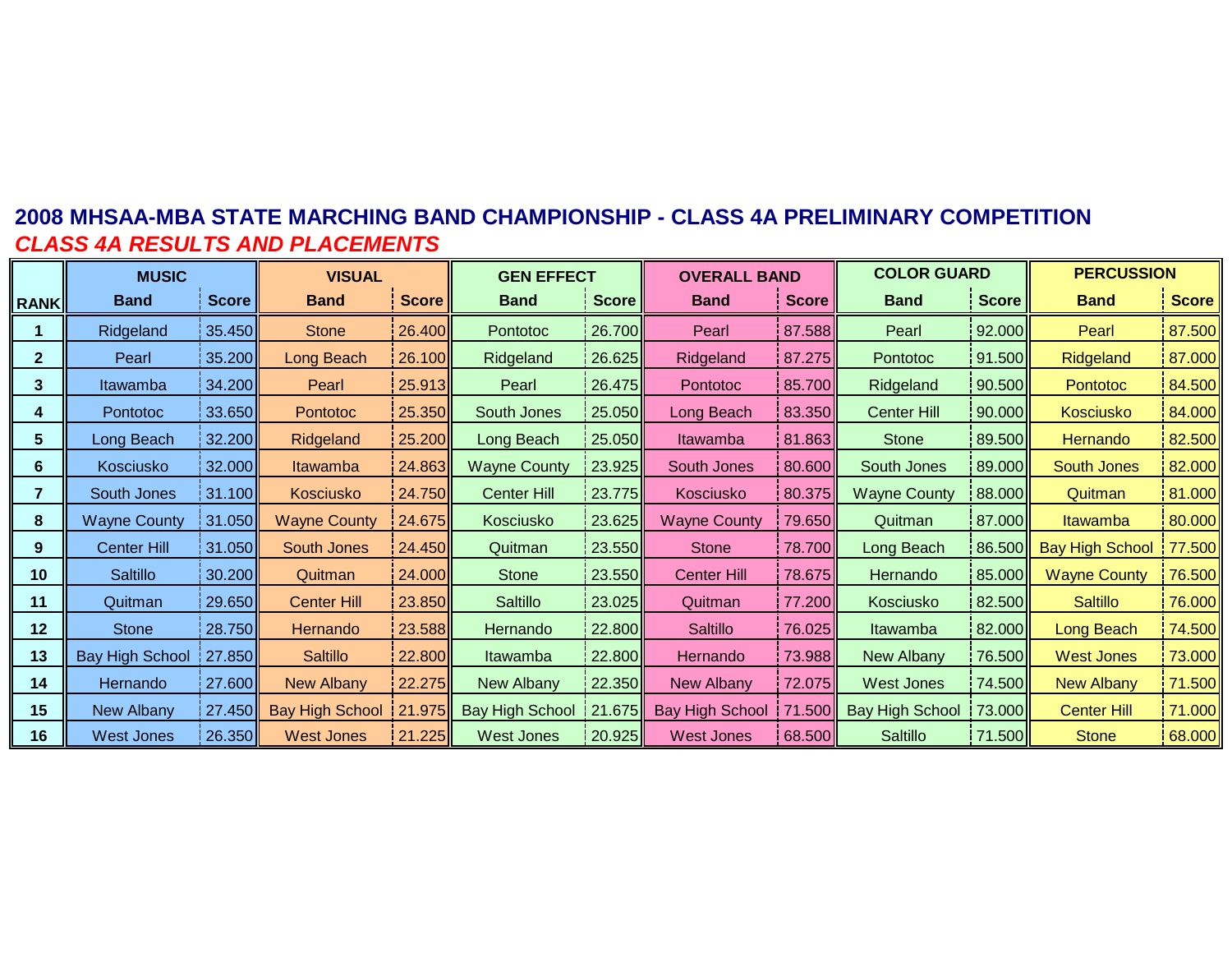#### 2008 MHSAA-MBA STATE MARCHING BAND CHAMPIONSHIP - CLASS 5A PRELIMINARY COMPETITION

SATURDAY, OCTOBER 25th, 2008 - CLINTON HIGH SCHOOL STADIUM

SCORING SUMMARY

| <b>BAND</b>             |               | <b>MUSIC</b>   | <b>VISUAL</b> |         | <b>GENERAL EFFECT</b> |               |  |  |
|-------------------------|---------------|----------------|---------------|---------|-----------------------|---------------|--|--|
|                         | <b>JUDGE1</b> | <b>JUDGE 2</b> | <b>JUDGE1</b> | Judge 2 | <b>MUSIC</b>          | <b>VISUAL</b> |  |  |
| <b>Northwest Rankin</b> | 34.400        | 33.400         | 25.350        | 25.650  | 11.700                | 12.450        |  |  |
| Petal                   | 37.900        | 36.600         | 27.450        | 27.600  | 12.600                | 13.875        |  |  |
| <b>Clinton</b>          | 35.100        | 34.300         | 26.400        | 26.550  | 12.000                | 12.750        |  |  |
| <b>Hancock</b>          | 32.900        | 32.200         | 25.950        | 24.750  | 11.250                | 11.700        |  |  |
| <b>Columbus</b>         | 28.400        | 27.900         | 24.450        | 23.700  | 11.025                | 11.400        |  |  |
| <b>Tupelo</b>           | 35.900        | 35.000         | 25.650        | 26.250  | 11.550                | 13.125        |  |  |
| <b>Southaven</b>        | 38.500        | 37.500         | 27.750        | 28.050  | 12.750                | 14.250        |  |  |
| <b>Desoto Central</b>   | 35.600        | 34.700         | 27.150        | 27.300  | 12.450                | 13.725        |  |  |
| <b>Harrison Central</b> | 35.700        | 36.000         | 27.300        | 27.750  | 12.300                | 13.500        |  |  |
| <b>Warren Central</b>   | 35.300        | 34.500         | 25.800        | 27.000  | 11.850                | 13.650        |  |  |

| C<br>L        |
|---------------|
|               |
| A<br>S<br>S   |
|               |
|               |
| $\frac{5}{4}$ |
|               |

| <b>BAND</b>             | <b>MUSIC</b>   |                | <b>VISUAL</b>  |           | <b>GEN EFFECT</b> |           |              | <b>OVERALL BAND</b> |                    |             |              |              | <b>PERCUSSION</b> |              |
|-------------------------|----------------|----------------|----------------|-----------|-------------------|-----------|--------------|---------------------|--------------------|-------------|--------------|--------------|-------------------|--------------|
|                         | <b>AVERAGE</b> | <b>RK</b>      | <b>AVERAGE</b> | <b>RK</b> | <b>TOTAL</b>      | <b>RK</b> | <b>TOTAL</b> | <b>PENALTIES</b>    | <b>FINAL SCORE</b> | <b>RANK</b> | <b>SCORE</b> | <b>RANK</b>  | <b>SCORE</b>      | <b>RANK</b>  |
| <b>Northwest Rankin</b> | 33,900         | 8              | 25.500         | 8         | 24.150            | 8         | 83.550       |                     | 83.550             | 8           | 80.500       | 7            | 75.500            | 8            |
| <b>Petal</b>            | 37.250         | $\overline{2}$ | 27.525         |           | 26.475            |           | 91.250       |                     | 91.250             | 2           | 87.000       | $\mathbf{2}$ | 90.000            | 4            |
| <b>Clinton</b>          | 34.700         |                | 26.475         | 5         | 24.750            | 6         | 85.925       |                     | 85.925             |             | 77.500       | 8            | 82.500            |              |
| <b>Hancock</b>          | 32.550         | 9              | 25.350         | 9         | 22.950            | 9         | 80.850       |                     | 80.850             | 9           | 72.500       | 9            | 73.500            | 9            |
| <b>Columbus</b>         | 28.150         | 10             | 24.075         | 10        | 22,425            | 10        | 74.650       |                     | 74.650             | 10          | 69.500       | 10           | 67.000            | 10           |
| Tupelo                  | 35.450         | $\overline{4}$ | 25.950         |           | 24.675            |           | 86.075       |                     | 86.075             | 6           | 85.500       | 3            | 83.500            | 6            |
| <b>Southaven</b>        | 38.000         |                | 27.900         |           | 27,000            |           | 92.900       |                     | 92.900             |             | 85.000       | 4            | 96.500            |              |
| <b>Desoto Central</b>   | 35.150         | 5 <sup>5</sup> | 27.225         | 4         | 26.175            |           | 88.550       |                     | 88.550             | 4           | 90.500       |              | 92.000            | $\mathbf{2}$ |
| <b>Harrison Central</b> | 35.850         | 3              | 27.525         | 2         | 25,800            |           | 89.175       |                     | 89.175             | 3           | 84.500       | 5            | 91.000            | 3            |
| <b>Warren Central</b>   | 34.900         | 6              | 26.400         | 6         | 25.500            | 5         | 86.800       |                     | 86.800             | 5           | 82.000       | 6            | 84.500            | 5            |